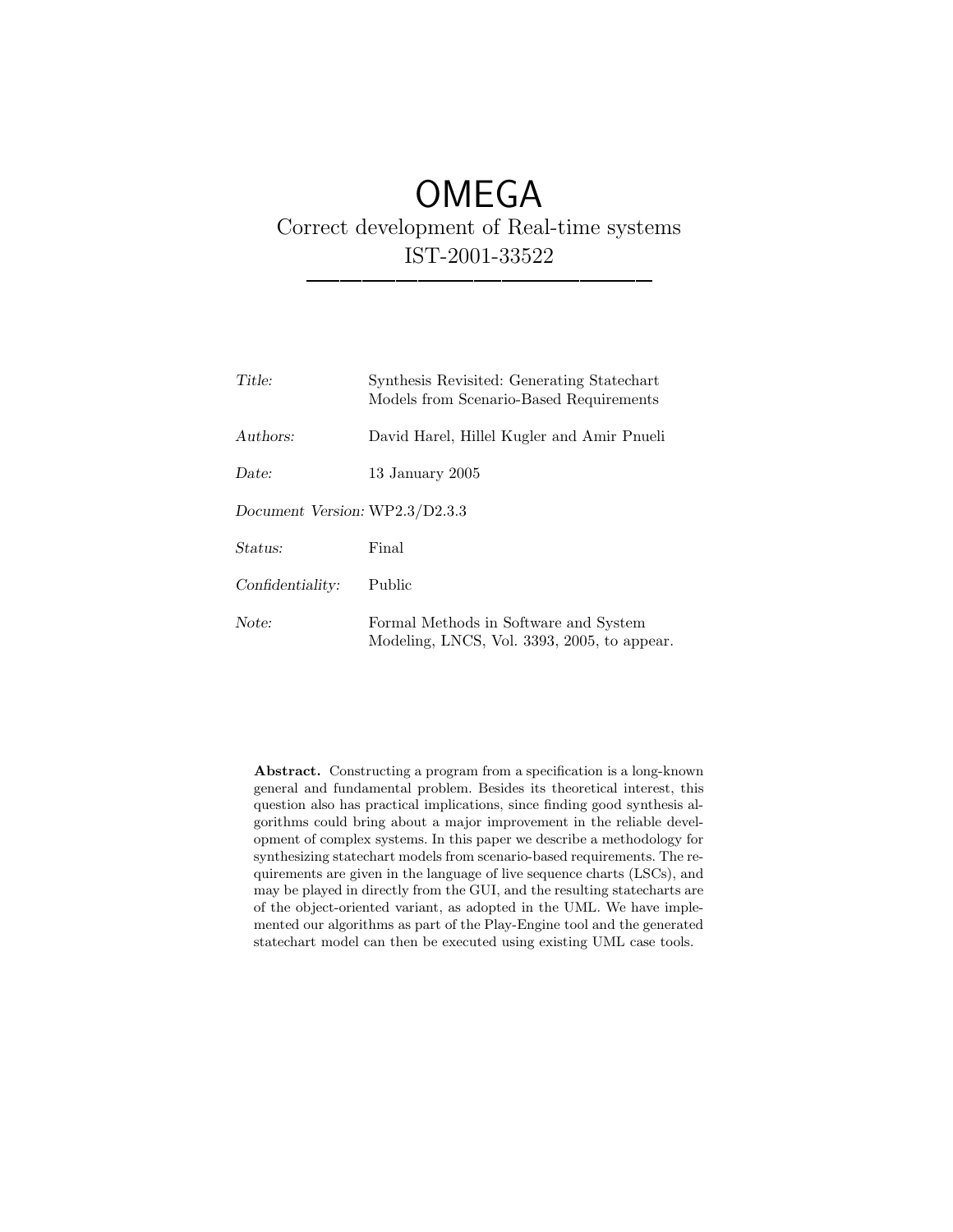# Synthesis Revisited: Generating Statechart Models from Scenario-Based Requirements  $\star$

David Harel, Hillel Kugler and Amir Pnueli

Department of Computer Science and Applied Mathematics The Weizmann Institute of Science, Rehovot, Israel {dharel,kugler,amir}@wisdom.weizmann.ac.il

Abstract. Constructing a program from a specification is a long-known general and fundamental problem. Besides its theoretical interest, this question also has practical implications, since finding good synthesis algorithms could bring about a major improvement in the reliable development of complex systems. In this paper we describe a methodology for synthesizing statechart models from scenario-based requirements. The requirements are given in the language of live sequence charts (LSCs), and may be played in directly from the GUI, and the resulting statecharts are of the object-oriented variant, as adopted in the UML. We have implemented our algorithms as part of the Play-Engine tool and the generated statechart model can then be executed using existing UML case tools.

#### 1 Introduction

Constructing a program from a specification is a long-known general and fundamental problem. Besides its theoretical interest, this question also has practical implications, since finding good synthesis algorithms could bring about a major improvement in the reliable development of complex systems.

Scenario-based inter-object specifications (e.g., via live sequence charts) and state-based intra-object specifications (e.g., via statecharts) are two complementary ways to specify behavioral requirements. In our synthesis approach we aim to relate these different styles for specifying requirements. In [10] the first two coauthors of this paper suggested a synthesis approach using the scenario-based language of live sequence charts (LSCs) [7] as requirements, and synthesizing a state-based object system composed of a collection of finite state machines or statecharts. The main motivation for suggesting the use of LSCs as a requirement language in [10] is its enhanced expressive power. LSCs are an extension of message sequence charts (MSCs; or their UML variant, sequence diagrams) for rich inter-object specification. One of the main additions in LSCs is the notion of universal charts and hot, mandatory behavior, which, among other things, enables one to specify forbidden scenarios. Synthesis is considerably harder for

 $^\star$  This research was supported in part by the John von Neumann Minerva Center for the Verification of Reactive Systems, by the European Commission project OMEGA (IST-2001-33522) and by the Israel Science Foundation (grant No. 287/02-1).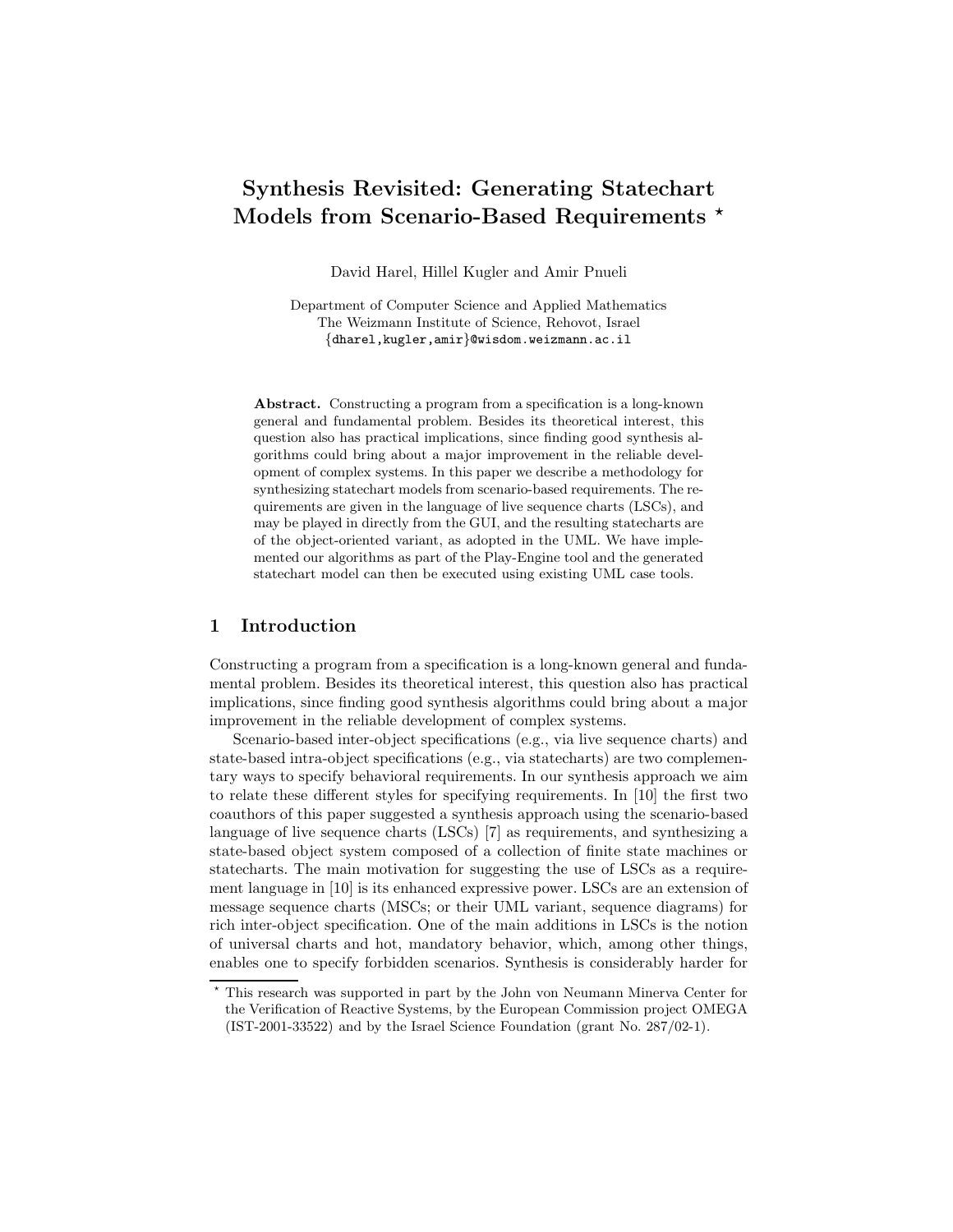LSCs than for MSCs, and is tackled in [10] by defining consistency, showing that an entire LSC specification is consistent iff it is satisfiable by a state-based object system. A satisfying system is then synthesized.

There are several issues that have prevented the approach described in [10] from becoming a practical approach for developing complex reactive systems. A major obstacle is the high computational complexity of the synthesis algorithms, that does not allow scaling of the approach to large systems. Additional problems are more methodological, related to the level of detail required in the scenarios to allow meaningful synthesis, the problem of ensuring that the LSC requirements are exactly what the user intended, and a lack of tool support and integration with existing development approaches.

In this paper we revisit the idea of synthesizing statecharts from LSCs, with an aim of addressing the limitations of [10] mentioned above. Our approach benefits from the advances in research made since the publication of  $[10]$  – mainly the play-in/play-out approach [13], which supplies convenient ways to capture scenarios and execute them directly, and our previous work on smart play-out [11], which allows direct execution and analysis of LSCs using powerful verification techniques. We suggest a synthesis methodology that is not fully automatic but rather relies on user interaction and expertise to allow more efficient synthesis algorithms. One of the main principles we apply is that the specifier of the requirements provide enough detail and knowledge of the design to make the job easier for the synthesis algorithm. The algorithm tries to prove, using verification methods, that a certain synthesized model satisfies all requirements; if it manages to do so, it can safely synthesize the model. We have developed a prototype statechart synthesis environment, that receives as input LSCs from the Play-Engine tool [13] and generates a statechart model that can then be executed by RHAPSODY [15], and in principle also by other UML tools, see e.g., [24, 27].

The paper is organized as follows. Section 2 describes the main challenges in synthesizing statecharts from scenarios and the main principles we adopt to address them. Section 3 shows how to relate the object model of LSCs as supported by the Play-Engine tool with standard UML object models, and describes how this is supported by our prototype tool. Section 4 addresses the notion of consistency of LSCs and introduces a game view for synthesizing reactive systems. Section 5 describes our approach to statechart synthesis, while Section 6 explains the actual statechart synthesis using an example of a cellular phone system. We conclude with a discussion of related work in Section 7.

### 2 Main challenges in synthesis

In this section we discuss some of the main challenges that need to be addressed in order to make a method for synthesizing statechart models from scenarios successful. The challenges are of different nature, varying from finding a scenariobased language that is powerful and easy for engineers to learn, to dealing with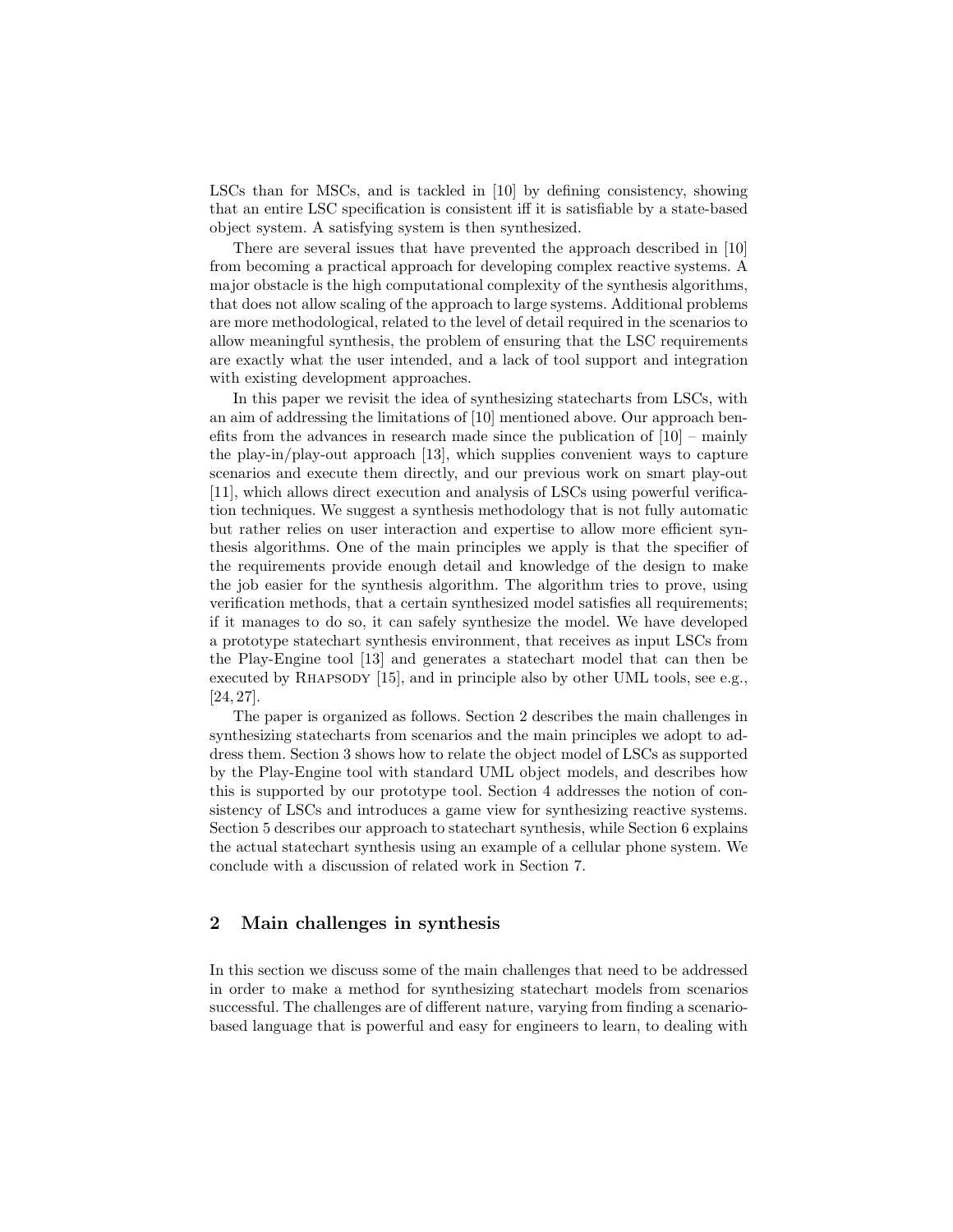the inherent computational complexity of synthesis algorithms that must handle large complex systems.

#### 2.1 Appropriate scenario-based language

An important usage of scenario notations is for communicating ideas and for documentation. For such purposes sketching an inter-object scenario on a blackboard or diagram editor can be very helpful. When our goal is synthesizing a statechart model and eventually production code from the scenarios, we need a powerful and expressive inter-object scenario-based language with rigorously defined semantics. The language should still retain the simplicity and intuitive feel that made scenario-based languages popular among engineers. In our approach we use the language of live sequence charts (LSCs) introduced in [7]. LSCs extends classical message sequence charts, which have very limited expressive power. Among other things, LSCs distinguish between behaviors that may happen in the system (existential) from those that must happen (universal). An example of a universal chart appears in Fig. 1. A universal chart contains a prechart (dashed hexagon), which specifies the scenario which, if successfully executed, forces the system to satisfy the scenario given in the actual chart body. For more details on LSCs see [7, 13, 14].



Fig. 1. Example of a universal LSC

#### 2.2 Sufficiently detailed scenario-based specification

Specifying requirements of a system is a very difficult task, which must be carried out in a careful and accurate manner. For this reason, it may be claimed that requirements in general, and scenario-based ones in particular, will only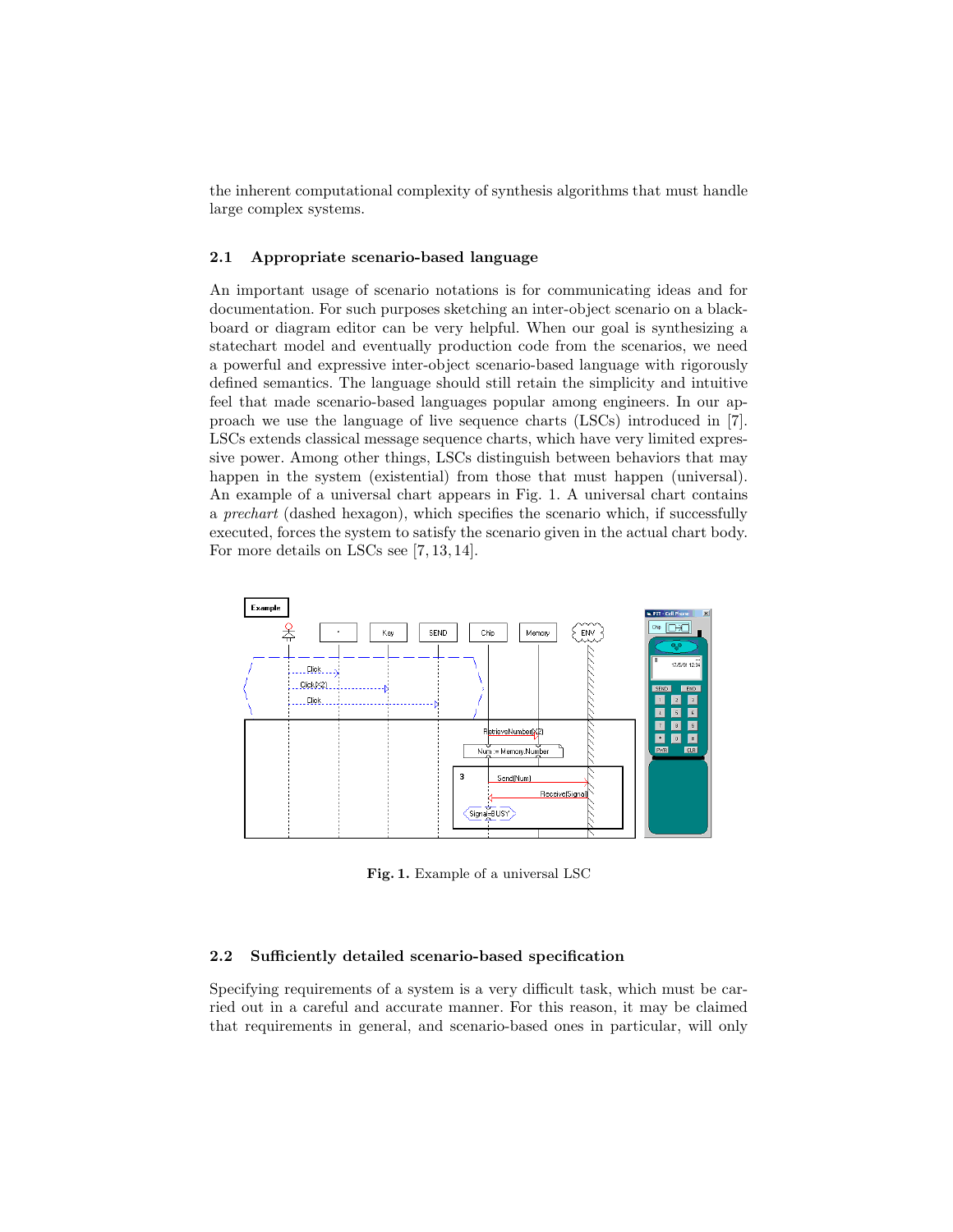be partial and will focus on certain important properties and concepts of the system. According to this argument it is not possible to beneficially apply a synthesis approach for deriving a system implementation since the requirement model provides insufficient details.

We attempt to overcome this challenge by using the play-in/play-out approach introduced in [13, 14]. In play-in the user starts with a graphical representation of the system and specifies various scenarios by interacting with the GUI and demonstrating the required behavior. As this is being done, the Play-Engine tool constructs the LSC that captures what was played in. Play-in enables non-technical stake holders to participate in the requirement elucidation phase, and to contribute to building a detailed scenario model. Our experience in several projects [12] shows that the play-in/play-out approach enhanced to a large extent the efficiency of this process and allowed building rich and detailed scenario-based requirements, which can serve as a solid starting point for synthesis algorithms.

#### 2.3 Correct scenarios

As mentioned earlier, specifying requirements is a difficult job, and the user must be sure that the property specified is exactly what is intended. In the context of formal verification, many times when verifying a system with respect to a specified property the result shows that the system does not satisfy the property, and then the user realizes that the property specified was not exactly the intended one and refines it. In a synthesis approach the requirements themselves must be accurate, otherwise even if the synthesis algorithms work perfectly the obtained system will not be what was actually intended.

We try to address this challenge in several complementary ways. First, the requirement language of LSCs, being an extension of classical MSCs, has intuitive semantics, and allows users who are not very technical to express complex behavioral requirements, while other formalisms, e.g., temporal logic, may prove to be trickier even for advanced users. Second, play-out, the complementary process to play-in, allows one to execute the LSCs directly, giving a feeling of working with an executable system. This makes it possible to debug the requirements specification and gain more confidence that what is specified is exactly what is required.

#### 2.4 The complexity of synthesis algorithms

Solving the problem of synthesis for open reactive systems is an inherently difficult problem. In various settings the problem is undecidable, and even in more restricted settings when it is becomes decidable, the time and space requirements of the synthesis algorithm may be too large to be practical for large systems.

One way we attack this problem is by applying methods from formal verification, in ways that will be discussed below. We have in mind mainly modelchecking algorithms, which in recent years — due to intensive research efforts and tool development — have scaled nicely in terms of the size of the models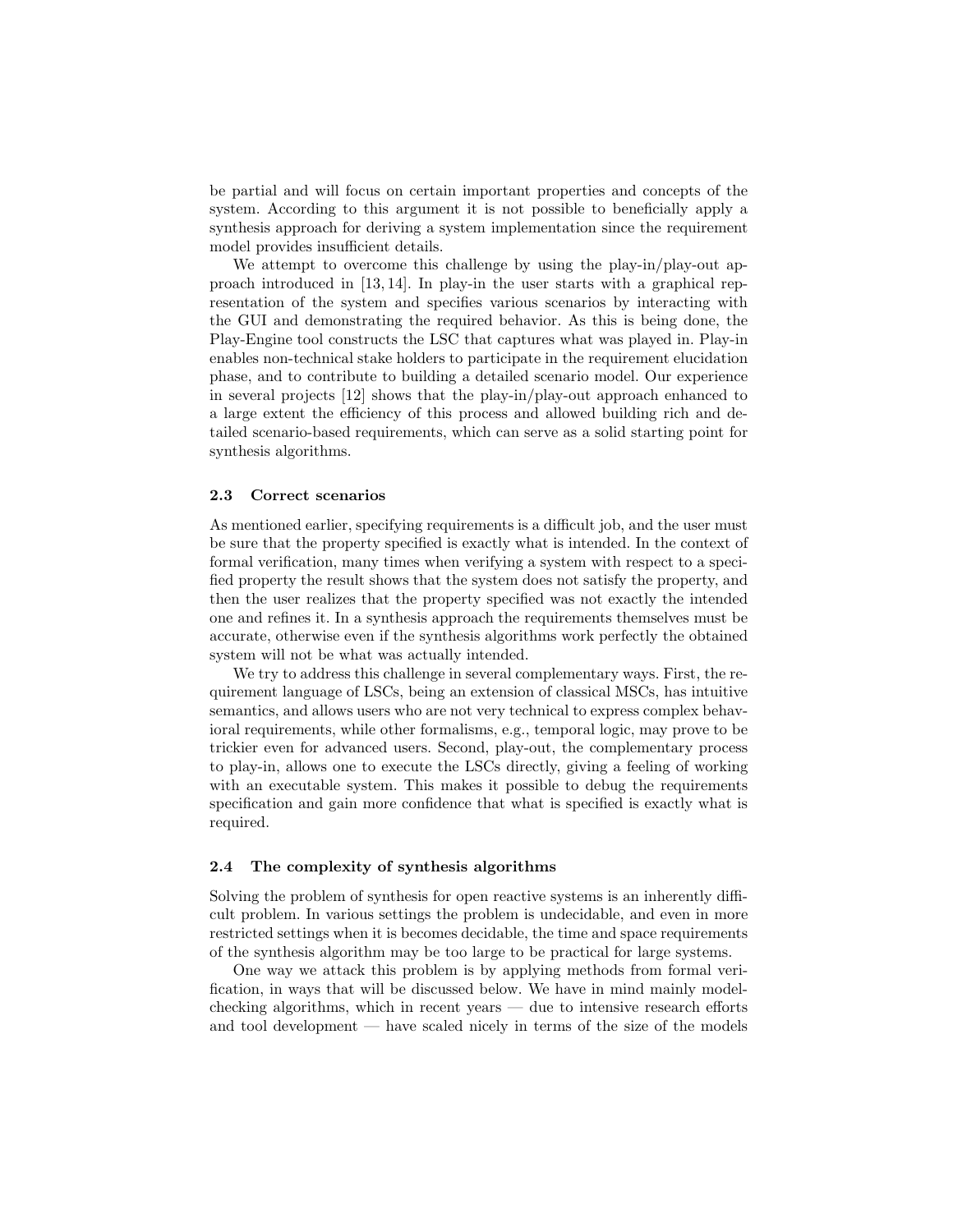they can handle. Nevertheless, the models that can be treated even using state of the art technologies are still limited in size and much more work is needed here to make synthesis a practical approach.

In our current work, one of the main principles we apply is that the specifier of the requirements provide enough detail and knowledge of the design to make the job easier for the synthesis algorithm. The algorithm tries to prove that a certain synthesized model satisfies all requirements; if it manages to do that it can safely synthesize the model. This approach is not complete, since some other model may be correct and the synthesis algorithm will fail to find it. However, our hope is that for many interesting cases the synthesis will succeed.

#### 2.5 Integration with existing code and System modification

In order to make a new system development approach practical, an important requirement is that it should fit in nicely with other existing approaches. In our context of designing complex embedded software, the synthesized statechartbased model may need to interact with other software that was developed in other diverse ways. By synthesizing into a UML-based framework, we attempt to address this issue and thus to take advantage of the integration capabilities of existing commercial UML tools.

Related to this issue is our recent work on InterPlay [3]. InterPlay is a simulation engine coordinator that supports cooperation and interaction of multiple simulation and execution tools. It makes it possible to connect several Play-Engines to each other, and also to connect a statechart-based executable model in Rhapsody to the Play-Engine. A model synthesized using algorithms described in this paper can thus be linked to the Play-Engine, allowing the scenarios to be monitored as they occur. It also supports an environment in which some subsystems run a statechart or code-based model and others execute LSCs directly, say, by play-out.

#### 3 Transferring the Structure

Scenario-based inter-object specifications (via LSCs) and state-based intra-object specifications (via statecharts) are two complementary ways for specifying behavioral requirements. In our synthesis approach we aim to relate these different styles for specifying requirements.

According to the play-in/play-out approach the user specifies behavioral requirements by playing on a GUI representation of the system, as this is being done the Play-Engine automatically constructs corresponding requirements in LSCs.

#### 3.1 The Play-Engine object model

We now introduce the object model used by the Play-Engine, which is the basis for the LSC specifications. We later explain how this object model is related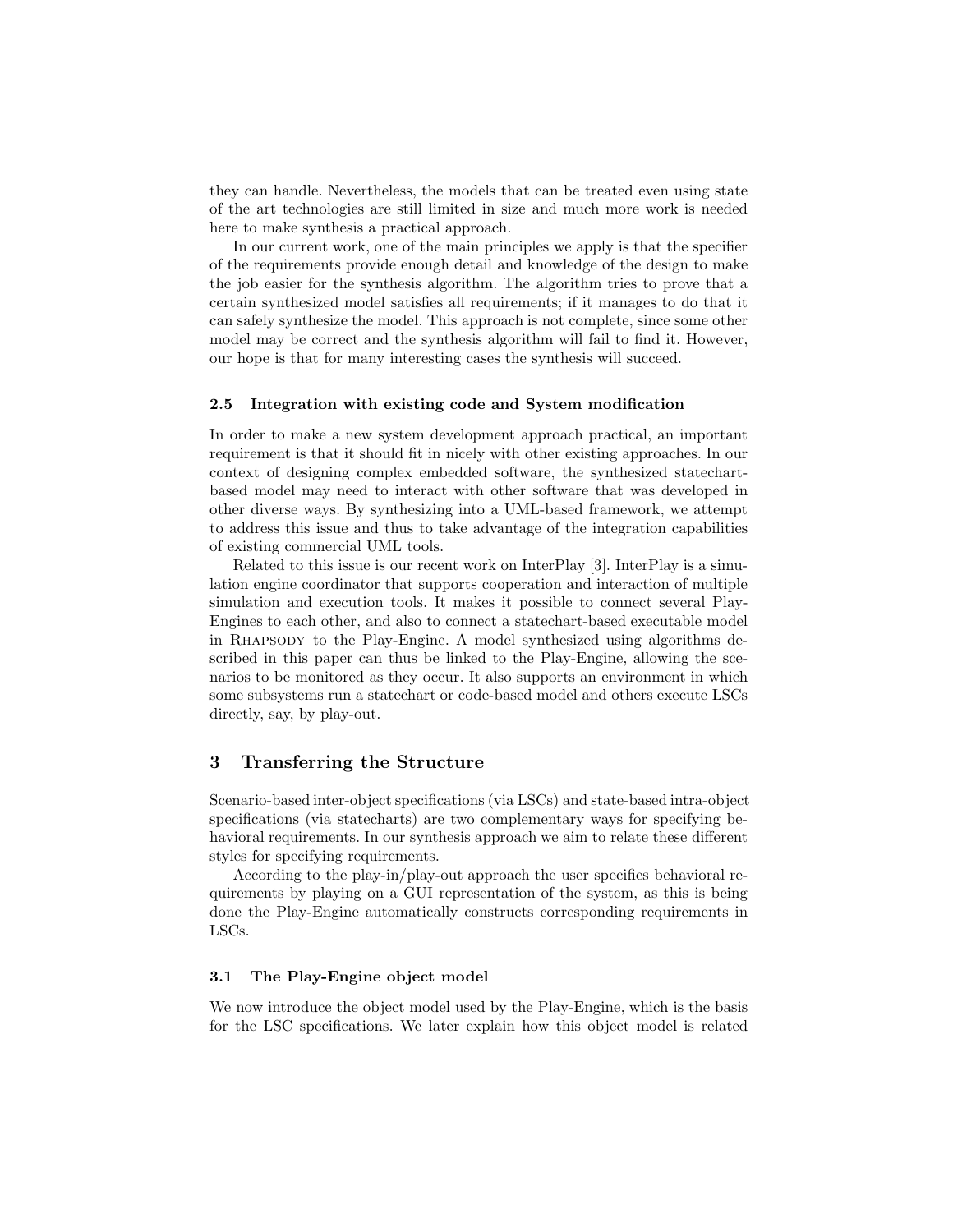to standard UML models, allowing our prototype tool to connect to models in existing UML tools, and allowing to synthesize statechart-based UML models. For a detailed explanation of the Play-Engine framework and object model see [13, 14].

An object system  $\mathcal{S}ys$  is defined as

$$
\mathcal{S}ys = \langle \mathcal{D}, \mathcal{C}, \mathcal{O}, \mathcal{F} \rangle
$$

where  $D$  is the set of application types (domains),  $C$  is the set of classes,  $O$  is the set of objects,  $\mathcal F$  is the set of externally implemented functions. We refer to the user of the system as  $User$  and to the external environment as  $Env$ .

A type  $D \in \mathcal{D}$  is simply a (finite) set of values. The basic types supported are range, enumeration and string.

A class  $C$  is defined as:

$$
C = \langle Name, \mathcal{P}, \mathcal{M} \rangle
$$

where Name is the class name,  $P$  is the set of class properties and M is the set of class methods.

An object  $O$  is defined as:

$$
O = \langle Name, C, \mathcal{PV}, External \rangle
$$

where *Name* is the object's name, C is its class,  $PV : C.P \rightarrow \bigcup_i D_i$  is a function assigning a value to each of the object's properties and External indicates whether the object is an external object. We define the function  $class: \mathcal{O} \rightarrow \mathcal{C}$ to map each object to the class it is an instance of. We also use  $Value(O.P)$  =  $O.PV(O.C.P)$  to denote the current value of property P in object O.

An object property  $P$  is defined as

$$
P = \langle Name, D, InOnly, ExtChg, Affects, Sync \rangle
$$

where Name is the property name and D is the type it is based on. InOnly  $\in$  ${True, False}$  indicates whether the property can be changed only by the user,  $ExtChg \in \{True, False\}$  indicates whether the property can be changed by the external environment,  $Affects \in \{User, Env, Self\}$  indicates the instance to which the message arrow is directed when the property is changed by the system, and  $Sync \in \{True, False\}$  indicates whether the property is synchronous.

An object method  $M$  is defined as:

$$
M = \langle Name(D_1, D_2, \ldots, D_n), Sync \rangle
$$

where Name is the method name,  $D_i \in \mathcal{D}$  is the type of its  $i^{th}$  formal parameter and  $Sync \in \{true, false\}$  indicates whether calling this method is a synchronous operation.

An implemented function is defined as:

$$
Func = Name : D_1 \times D_2 \times \dots \times D_n \to D_F
$$

where Name is the function name,  $D_i \in \mathcal{D}$  is the type of its  $i^{th}$  formal parameter and  $D_F \in \mathcal{D}$  is the type of its returned value.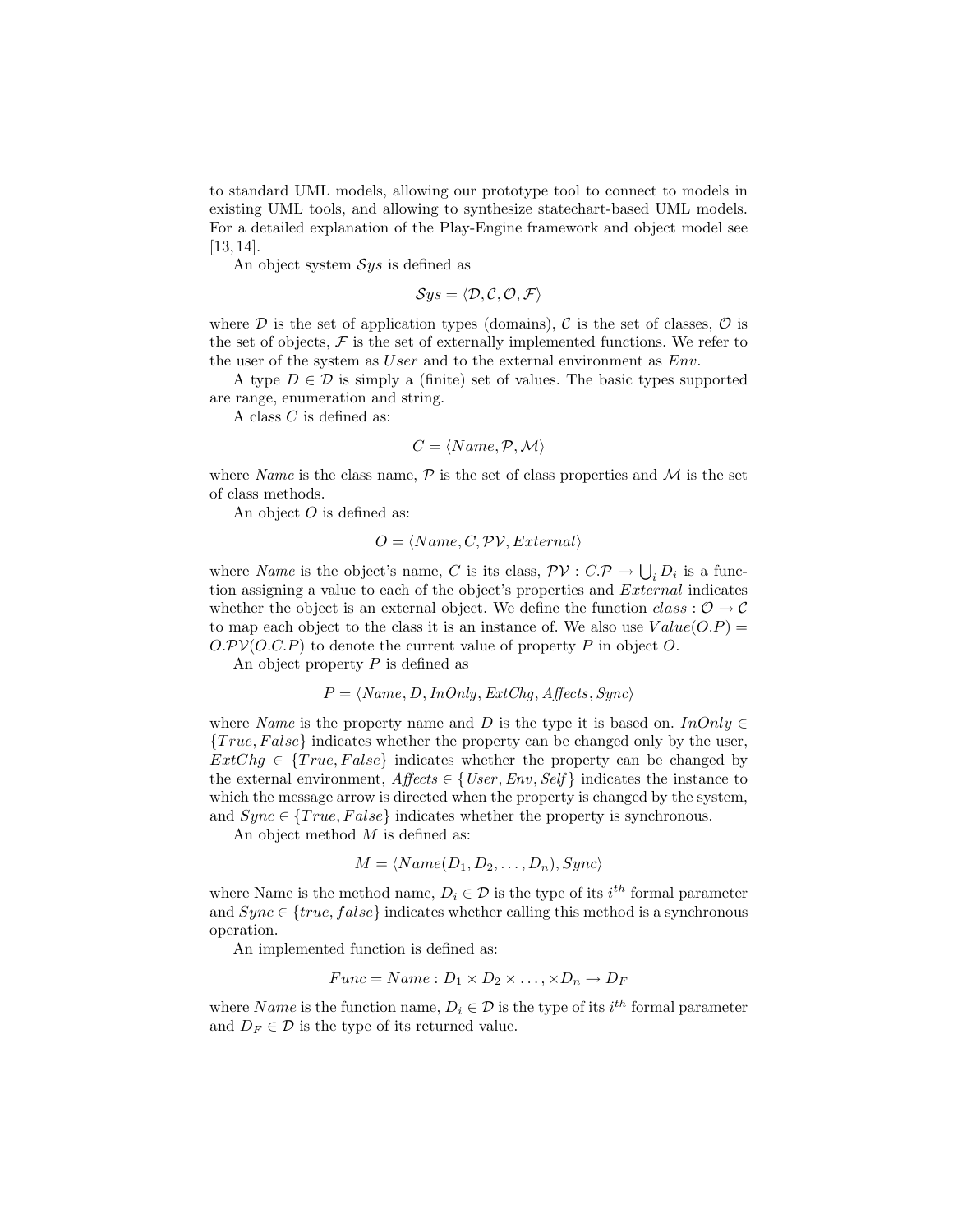#### 3.2 Importing a UML model into the Play-Engine

The usual work-flow in the play-in/play-out approach as supported by the Play-Engine is that the user starts by building a GUI representation and the corresponding object model. As part of our current work we support an alternative starting point, in which a UML model is imported into the Play-Engine, (say, from Rhapsody), and can then be used while specifying the behavior using LSCs and the play-in process. This shows the relation between the Play-Engine object model and a standard UML model, and also from the more practical point of view it provides an easy link to models developed in existing UML tools and a good starting point for applying our synthesis approach.

The import procedure is quite straightforward, we describe here only its general principles. Types in the UML model are converted to Play-Engine types, as defined in the previous section. Currently the Play-Engine supports only simple type definitions — range, enumeration and string. A type that cannot be defined in terms of these basic type definitions is declared as EngineVariant, the default Play-Engine type. The Play-Engine currently does not support packages, the UML construct for grouping classes, so that when importing UML classes they all appear in a flat structure. UML attributes are mapped to Play-Engine properties, preserving their corresponding type. For each UML class, the operations are imported as Play-Engine methods, with the arguments preserving their corresponding types.

Instances in the UML model are defined as internal objects, preserving their base class. In the Play-Engine, internal objects are visualized using something resembling class diagrams, and play-in is supported by clicking and manipulating this kind of diagram in a convenient way. This allows rapid development of requirements without a need to construct a GUI. Building a GUI has many benefits in terms of visualizing the behavior, but as a first approximation importing the model and playing-in using internal objects works fine.

#### 3.3 Synthesizing a skeleton UML model

Complementary to the UML to Play-Engine import described in the previous subsection, we also support the synthesis of a skeleton UML model from the Play-Engine; that is, a UML model containing the object model definitions, but without taking the LSC specifications into account and without synthesizing any statecharts. This skeleton synthesis can be useful if we have a complex Play-Engine model we have developed, and now want to go ahead and build a corresponding UML model. We can apply the synthesis of the skeleton model, thus automating the straightforward part, and then proceed to do the interesting and creative part, regarding dynamic behavior, by defining the UML statecharts manually. We may want to use this approach when we have special motivation to create the statechart model manually (see, e.g., [9] for an example), or when the automatic synthesis algorithms do not work properly. Using the InterPlay approach [3] mentioned earlier, we can then execute the statechart-based UML model linked to the Play-Engine, allowing the scenarios to be monitored as they occur.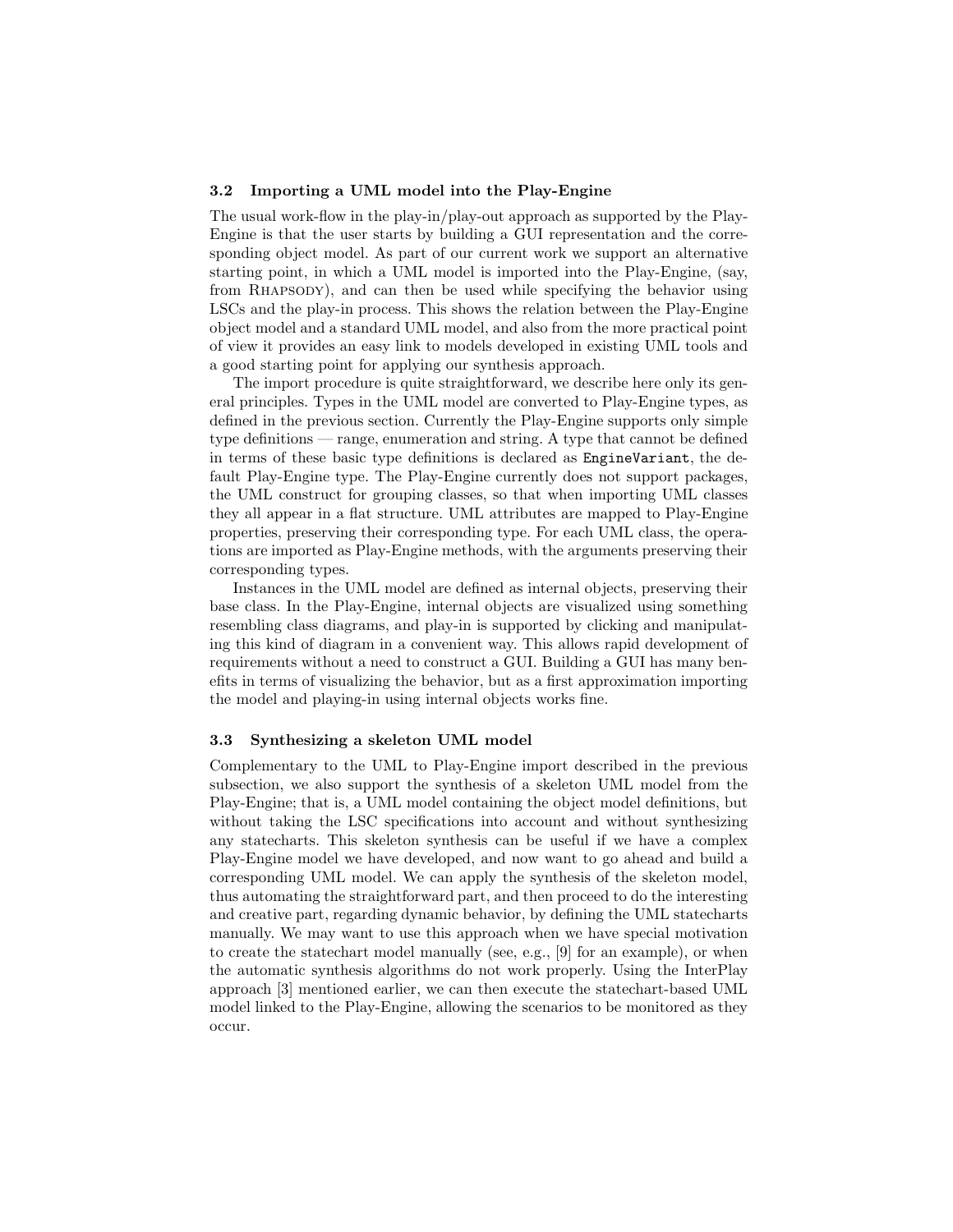#### 4 Consistency of LSCs

Before being able to synthesize a statechart based model we must ensure that the LSCs are consistent. Consider the two charts OpenAntGrad1 and OpenAntGrad2 in Fig. 2. When the user opens the Antenna both charts are activated. However, there is no way to satisfy them both since after changing the reception level of the Chip to 0 (as required by both charts), the first chart requires that the reception level change to 2 and only later to 4, while the second one requires that the reception level change first to 4 and only later to 2. These are clearly contradictory. While this is a very simple example, such contradictions can be a lot more subtle, arising as a result of the interaction between several charts. In large specifications this phenomena can be very hard to analyze manually. Our tool can automatically detect some of these inconsistencies and provide information to the user. After the relevant LSCs are fixed the synthesis algorithm can again be applied. This can lead to an iterative development process at the end of which a consistent LSC specification is obtained, and a statechart model can be synthesized.

#### 4.1 A Game View

In the study of synthesis of reactive systems a common view is that of a game between two players [6, 22]. One of the players is the environment and the other is the system. The players alternate turns each one making a move in his turn, and the requirements define the winning condition. If there exists a strategy for the system under which for any moves the environment makes the system always wins, we say the specification is realizable (consistent) and we can attempt to synthesize a system implementation.

In the Play-Engine tool while using LSCs as the requirement language, the environment can be a User object, as in the prechart of Fig. 1, or a more explicit environment object, as represented by the ENV object appearing in the main chart of Fig. 1, or an external object, an object that is designated as being implemented outside the Play-Engine specification. In principle, the clock object, which represents global time, should also be considered external, but the treatment of time is beyond the scope of this paper. All other objects are assumed to be part of the system.

The game is played as follows: the environment makes a move, consisting of performing a method call or modifying the value of an externally changeable property. The system responds by performing a superstep, a finite sequence of system events, and then it is again the environment's turn. The system is the winner of the game if all LSC requirements are satisfied, otherwise the environment is the winner.

For the finite state case, when the number of objects is finite, all types are of finite domain, and the number of different simultaneously active copies of a chart is bounded, the game can be solved using model-checking methods. An implementation of the game problem is now part of the Weizmann Institute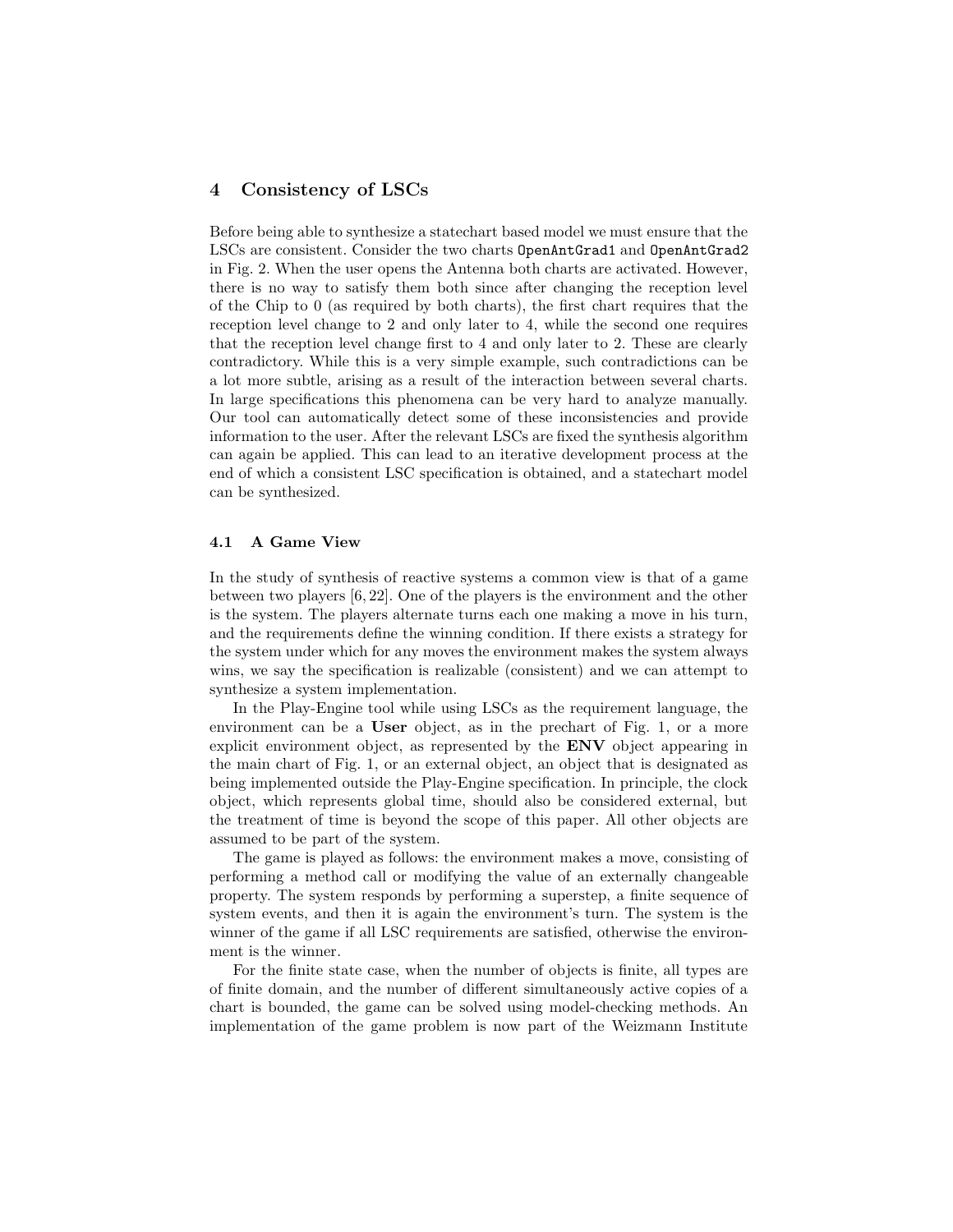

Fig. 2. Inconsistent LSCs

model-checker TLV [23]. The computation complexity of the algorithms is still a major limitation in applying this game approach.

In our current work, one of the main principles we apply is that the specifier of the LSCs provide enough detail and knowledge of the design, to make the job easier for the synthesis algorithm. LSCs as a declarative, inter-object behavior language, enables formulating high level requirements in pieces (e.g., scenario fragments), leaving open details that may depend on the implementation. The partial order semantics among events in each chart and the ability to separate scenarios in different charts without having to say explicitly how they should be composed are very useful in early requirement stages, but can cause underspecification and nondeterminism when one attempts to execute them.

In play-out, if faced with nondeterminism an arbitrary choice is made. From our experience in several projects, by providing a detailed enough LSC requirement play-out can get very close to solving the game problem, and sometimes can even solve it directly. Assuming the user provided enough knowledge for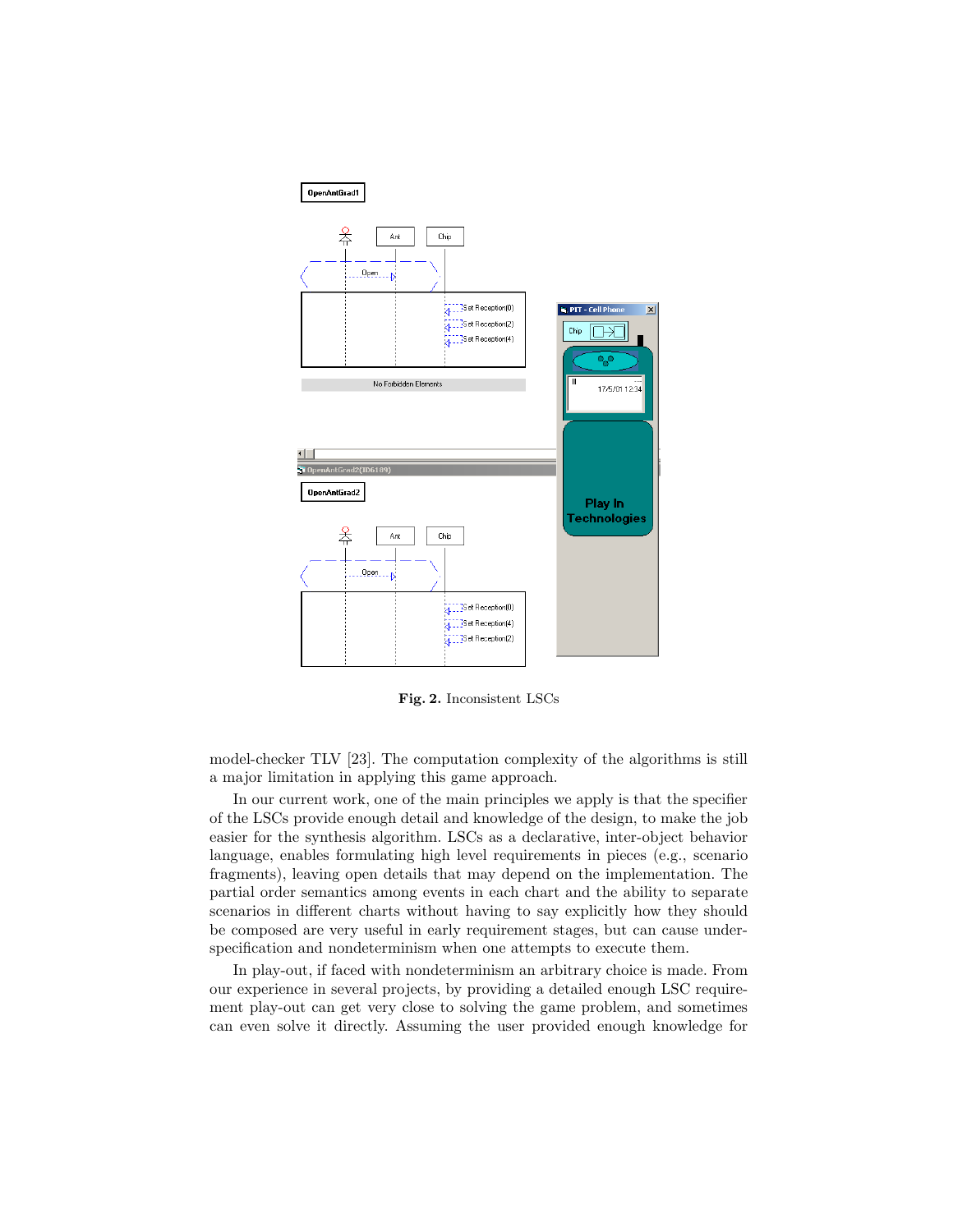the synthesis algorithm, the algorithm tries to prove that a certain synthesized model will satisfy all requirements, and if it manages to do this it can safely synthesize the model. This approach is not complete, thus a different synthesized model may be correct and the synthesis algorithm may fail to find it, but our hope is that for many interesting cases the synthesis will succeed. In a situation where for a synthesized model we have not managed to prove it correct or to find some problem with it, synthesizing a state-based model opens possibilities to try to prove its correctness using other tools and techniques, e.g., [25, 2].

#### 5 The Synthesis Approach

In order to apply the synthesis approach we encode play-out in the form of a transition system and then apply model-checking techniques. We construct a transition system which has one process for each actual object. A state in this system indicates the currently active charts and the location of each object in these charts. The transition relation restricts the transitions of each process only to moves that are allowed by all currently active charts. We now provide some more of the details on how to translate LSCs to a transition system. The encoding of the transition relation was developed as part of our work on smart play-out [11].

An LSC specification  $LS$  consists of a set of charts  $M$ , where each chart  $m \in M$  is existential or universal. We denote by  $pch(m)$  the prechart of chart m. Assume the set of universal charts in M is  $M^U = \{m_1, m_2, ..., m_t\}$ , and the objects participating in the specification are  $\mathcal{O} = \{O_1, ..., O_n\}.$ 

We define a system with the following variables:

- $act_{m_i}$  determines if universal chart  $m_i$  is active. It gets value 1 when  $m_i$  is active and 0 otherwise.
- $msg_{O_j\rightarrow O_k}^s$  denoting the sending of message msg from object  $O_j$  to object  $O_k$ . The value is set to 1 at the occurrence of the send and is changed to 0 at the next state.
- $msg^r_{O_j\rightarrow O_k}$  denoting the receipt by object  $O_k$  of message  $msg$  sent by object  $O_j$ . Similarly, the value is 1 at the occurrence of the receive and 0 otherwise.
- $l_{m_i,O_j}$  denoting the location of object  $O_j$  in chart  $m_i$ , ranging over  $0 \cdots l^{max}$ where  $l^{max}$  is the last location of  $O_j$  in  $m_i$ .
- $l_{pch(m_i),O_j}$  denoting the location of object  $O_j$  in the prechart of  $m_i$ , ranging over  $0 \cdots l^{max}$  where  $l^{max}$  is the last location of  $O_j$  in  $pch(m_i)$ .

We use the asynchronous mode, in which a send and a receive are separate events, but we support the synchronous mode too. The details of encoding the transition relation are rather technical, for more information see [11].

Given this encoding we claim that play-out is correct if the following property holds.

$$
\neg (EF(AG(\bigvee_{m_i \in M^U} (act_{m_i} = 1))))
$$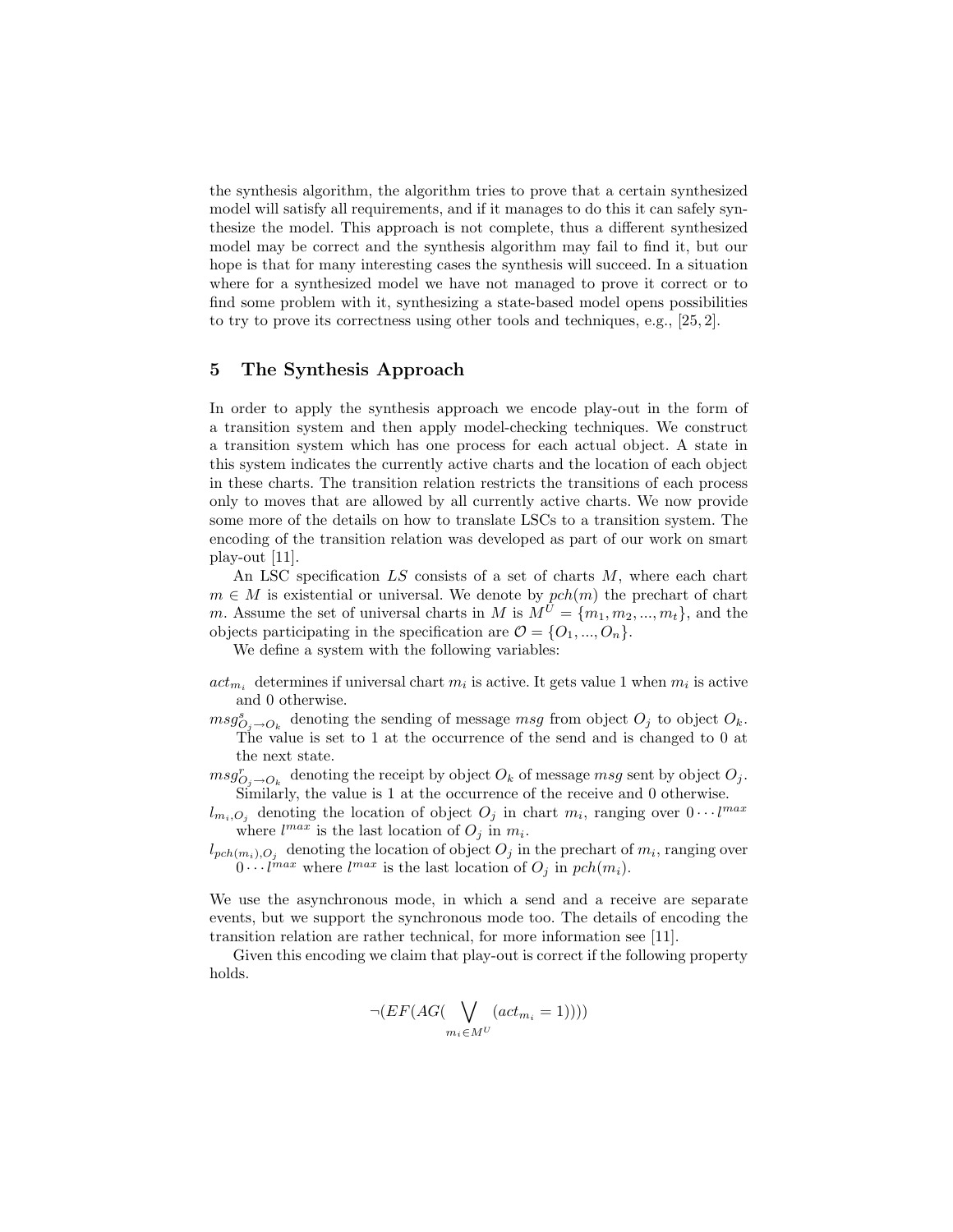The property specified above is a temporal logic property [8]. The operators  $E, A$  are the existential and universal path quantifiers respectively, while  $F$ and G are the eventually and always temporal logic operators. Intuitively, this formula claims that it is not the case that eventually play-out may get stuck, not being able to satisfy the requirements successfully.

We now apply the model-checker to prove this property, and if it is indeed correct we can go on and synthesize the system. The basic synthesis scheme generates a statechart for each of the participating objects, using orthogonal states for implementing different scenarios and making use of additional events to guarantee synchronization of the distributed objects along each behavioral scenario. More details are given in the next section. If the property does not hold we can apply model-checking to a variation of this property and can sometimes obtain more information on how the LSCs can be fixed so that play-out will be correct.

#### 6 An Example of Statechart Synthesis

We use an example of a cellular phone system to illustrate our synthesis algorithms. A GUI representation of the system appears on the right-hand side of Fig. 2. The system is composed of several objects, including the Cover, Display, Antenna and Speaker. We consider a specification consisting of several universal charts.



Fig. 3. Open Cover

The chart OpenCover, appearing in Fig. 3, requires that whenever the user opens the Cover, as specified in the prechart, the Speaker must turn silent.

The charts OpenAnt, CloseAnt, appearing in Fig. 4, specify that whenever the user opens the Antenna the Display shows that the reception level is changed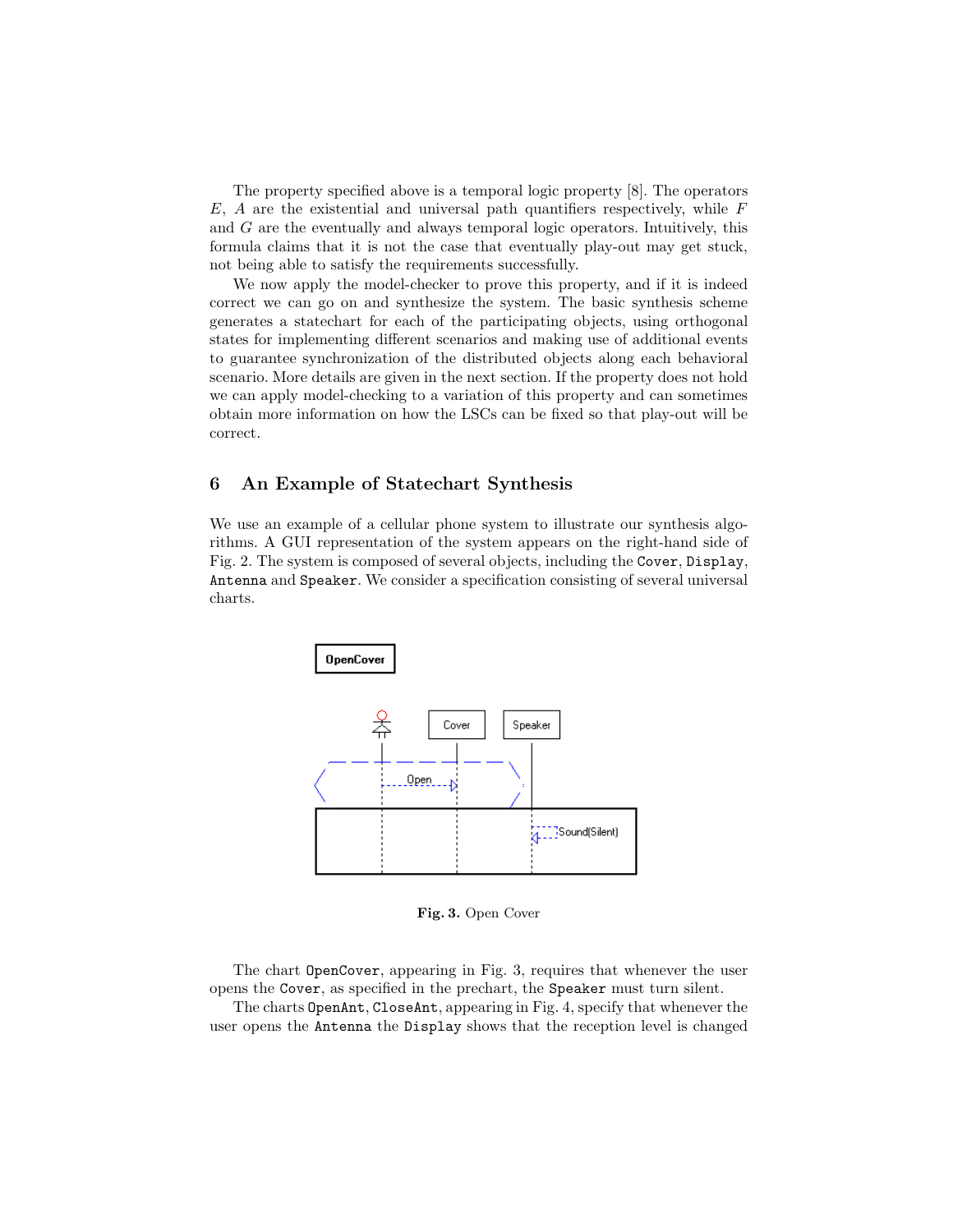

Fig. 4. Opening and Closing the Antenna

to 4, and whenever the user closes the Antenna the Display shows that the reception level is changed to 1.

The resulting statecharts for the Antenna and the Display obtained by applying the synthesis algorithms appear in Fig. 5 and Fig. 6 respectively. Consider the Antenna state chart of Fig. 5. The AND-state named  $Top$  contains two orthogonal states OpenAnt and CloseAnt, corresponding to the scenarios of opening and closing of the Antenna.

The orthogonal state  $OpenAnt$  has three substates,  $P_0$ ,  $P_1$  and  $S_0$ , where P0 is the initial state entered, as designated by the default transition into P0. The states P0, P1 and S0 correspond to progress of the Antenna object along the  $OpenAnt$  scenario, where we use the convention that  $P$  states correspond to prechart locations while  $S$  states correspond to main chart locations. If the Antenna object is in state P0 of the OpenAnt orthogonal component, and it receives the event  $Open$ , it takes a transition to state  $P1$  and performs the action written in the label of the transition. The action has the effect of telling the other objects that the scenario of opening of the Antenna has been activated. This is done by sending the event activeOpenAnt to the other objects, i.e., the command getItsDisplay C()->GEN(activeOpenAnt) generates an event activeOpenAnt and sends it to the Display object. In a similar way the event activeOpenAnt is generated and sent to the Cover and Speaker objects. The Antenna object, which is now in the sub-state  $P1$  of the  $OpenAnt$  component, takes the null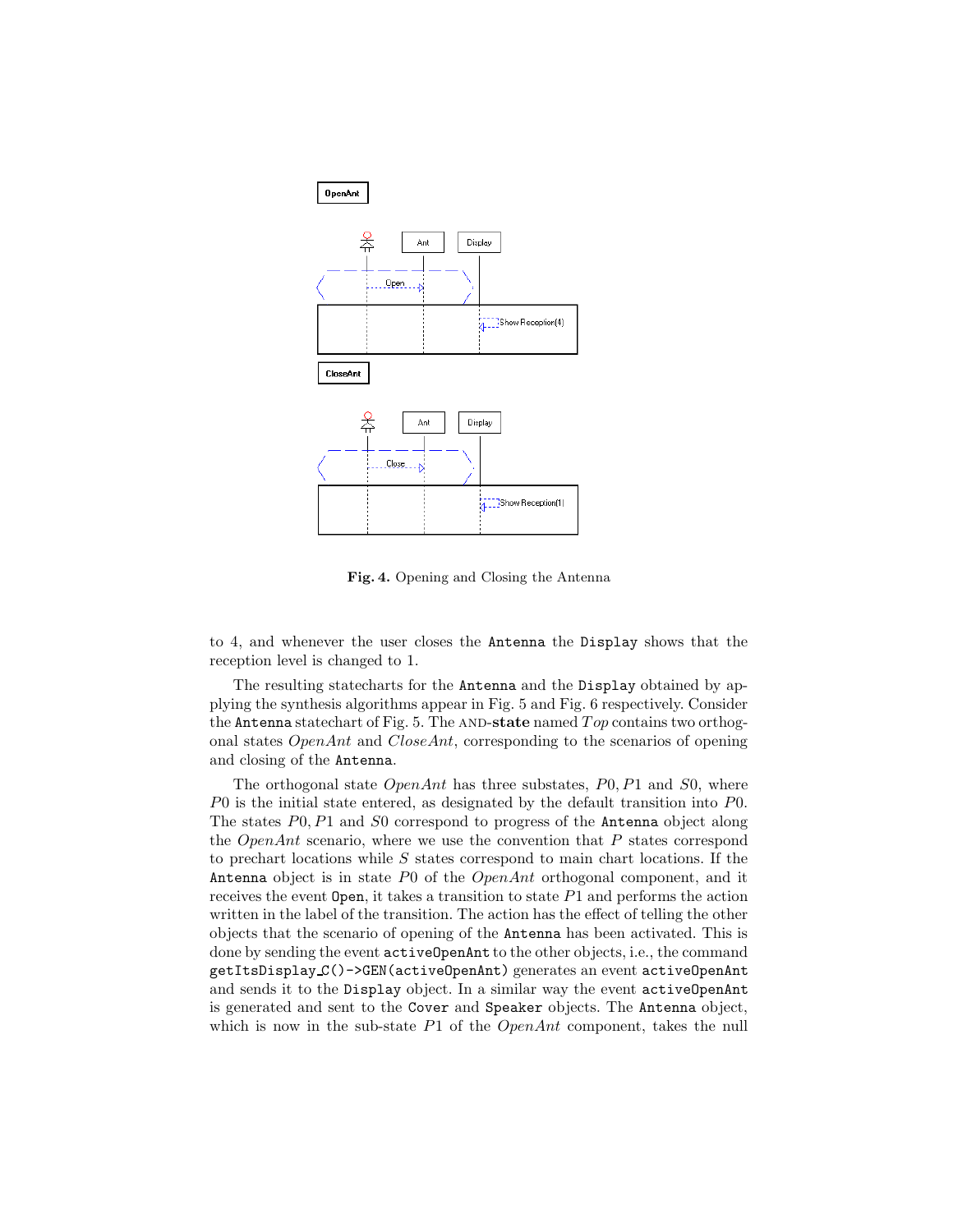

Fig. 5. Synthesized Antenna statechart

transition to state S0. Null transitions are transitions with no trigger event, and are taken spontaneously.

The Display object is originally in state P0 of the OpenAnt orthogonal state. It receives the event activeOpenAnt (sent by the Antenna), causing the transition to state S0 to be taken, meaning that now the object has progressed to the main chart of the scenario. From state  $S_0$  a null transition to state  $S_1$  is taken, and the reception level of the Display is set to volume level 4. This is done by performing the method  $setReception(V.4)$ , which sets the value of the attribute reception to V<sub>-4</sub>. As part of the action of the transition from state  $S_0$  to state  $S_1$ the other objects are notified that the scenario of opening of the Antenna is over, this is done by performing the command  $\texttt{getItsAnt_C}() \rightarrow \texttt{GEN}(\texttt{overOpenAnt}),$ and similarly for other objects. The Display object then takes the null transition back to state  $P0$ . The Antenna object on receiving the event overOpenAnt takes the transition from state  $S_0$  back to state  $P_0$ . At this point the scenario of opening the Antenna has completed successfully. The statechart synthesis algorithm implements the scenario of closing the Antenna in a similar way, as reflected by the *CloseAnt* components of the **Antenna** and **Display** objects.

There are several points were the synthesis algorithm can be optimized to produce more efficient and readable models, and indeed we have a first version of such an improved algorithm. When sending an event to all other objects to notify them of some occurrence (for example when taking the transition from state P0 to state P1 in orthogonal component *OpenAnt* of the **Antenna**) it is enough in our case to send the event only to the Display object, since the objects Cover and Speaker do not participate and are not affected by the opening Antenna scenario.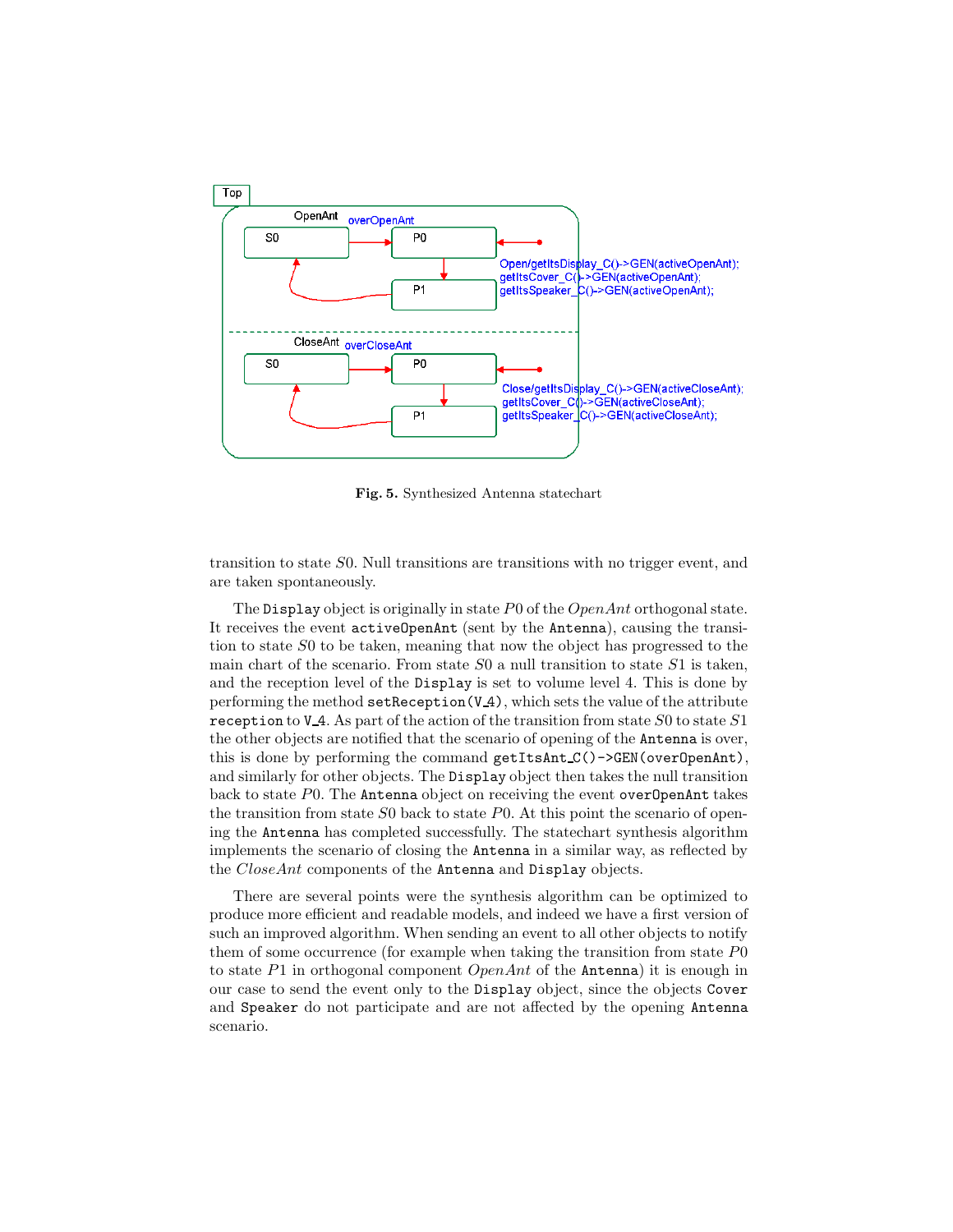

Fig. 6. Synthesized Display statechart

A related issue is the architecture of the synthesized model: In this example, we allow each object to communicate directly with each of the other objects in the system, and we synthesize the relations in the UML model to allow this. Thus, for example, the Antenna object can relate to the Speaker by the  $getItsSpeaker_C()$  command. Using an optimized algorithm, if this communication is not used the corresponding relations will not be synthesized. For improved readability, if an action contains several commands of similar nature, e.g., sending an event to various objects, an optimized synthesis algorithm will define a method performing these related commands, and the label of the transition will include a call to this method, thus resulting in more readable and elegant statecharts than those of Fig. 5 and 6.

As mentioned earlier, an important part of the synthesis is to apply the playout consistency check, as described in Section 5, which guarantees the correctness of the synthesis algorithm.

## 7 Related Work

The idea of deriving state-based implementations automatically from scenariobased requirements has been the subject of intensive research efforts in recent years; see, e.g., [17, 18, 20, 19, 29]. Scenario-based specifications are very useful in early stages of development, they are used widely by engineers, and a lot of experience has been gained from their being integrated into the MSC ITU standard [21] and the UML [28]. The latest versions of the UML recognized the importance of scenario-based requirements, and UML 2.0 sequence diagrams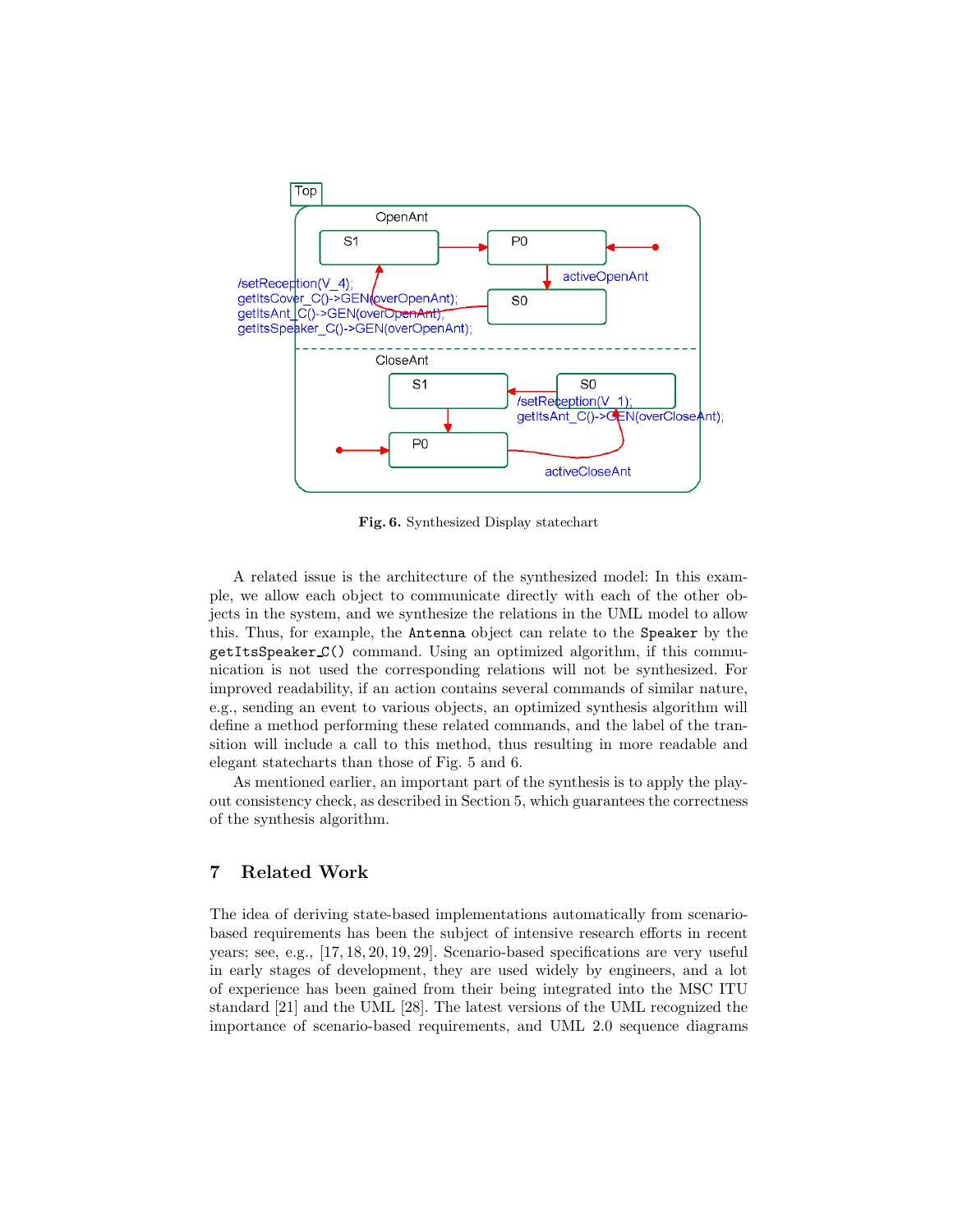have been significantly enhanced in expressive capabilities, inspired by the LSCs of [7].

There is also relevant research on statechart synthesis. As far as the case of classical message sequence charts goes, work on synthesis includes the SCED method [17] and synthesis in the framework of ROOM charts [20]. Other relevant work appears in [4, 26, 1, 19, 29]. In addition, there is the work described in [16], which deals with LSCs, but synthesizes from a single chart only: an LSC is translated into a timed Büchi automaton (from which code can be derived).

While the work in [10, 5] addressed the synthesis problem of LSCs from a theoretical viewpoint, the current paper applies new verification-based techniques and also reports on a prototype implementation. Other aspects special to our approach were described in Section 2 above. In addition to synthesis work directly from sequence diagrams of one kind or another, one should realize that constructing a program from a specification is a long-known general and fundamental problem. For example, there has been much research on constructing a program from a specification given in temporal logic (e.g., [22]).

#### References

- 1. R. Alur and M. Yannakakis. Model checking of message sequence charts. In 10th International Conference on Concurrency Theory (CONCUR99), volume 1664 of Lect. Notes in Comp. Sci., pages 114–129. Springer-Verlag, 1999.
- 2. T. Arons, J. Hooman, H. Kugler, A. Pnueli, and M. van der Zwaag. Deductive Verification of UML Models in TLPVS. In Proc. 7th International Conference on UML Modeling Languages and Applications (UML 2004), Lect. Notes in Comp. Sci., pages 335–349. Springer-Verlag, October 2004.
- 3. D. Barak, D. Harel, and R. Marelly. InterPlay: Horizontal Scale-Up and Transition to Design in Scenario-Based Programming. In Lectures on Concurrency and Petri Nets, volume 3098 of Lect. Notes in Comp. Sci., pages 66–86. Springer-Verlag, 2004.
- 4. A.W. Biermann and R. Krishnaswamy. Constructing programs from example computations. IEEE Trans. Softw. Eng., SE-2:141–153, 1976.
- 5. Y. Bontemps and P.Y. Schobbens. Synthesizing open reactive systems from scenario-based specifications. In Proc. of the 3rd Int. Conf. on Application of Concurrency to System Design (ACSD'03). IEEE Computer Science Press, 2003.
- 6. J.R. Buchi. State-strategies for games in  $F_{\sigma\delta} \cap G_{\delta\sigma}$ . J. Symb. Logic, 48:1171– 1198, 1983.
- 7. W. Damm and D. Harel. LSCs: Breathing life into message sequence charts. Formal Methods in System Design, 19(1):45–80, 2001. Preliminary version appeared in Proc. 3rd IFIP Int. Conf. on Formal Methods for Open Object-Based Distributed Systems (FMOODS'99).
- 8. E.A. Emerson. Temporal and modal logics. In J. van Leeuwen, editor, Handbook of theoretical computer science, volume B, pages 995–1072. Elsevier, 1990.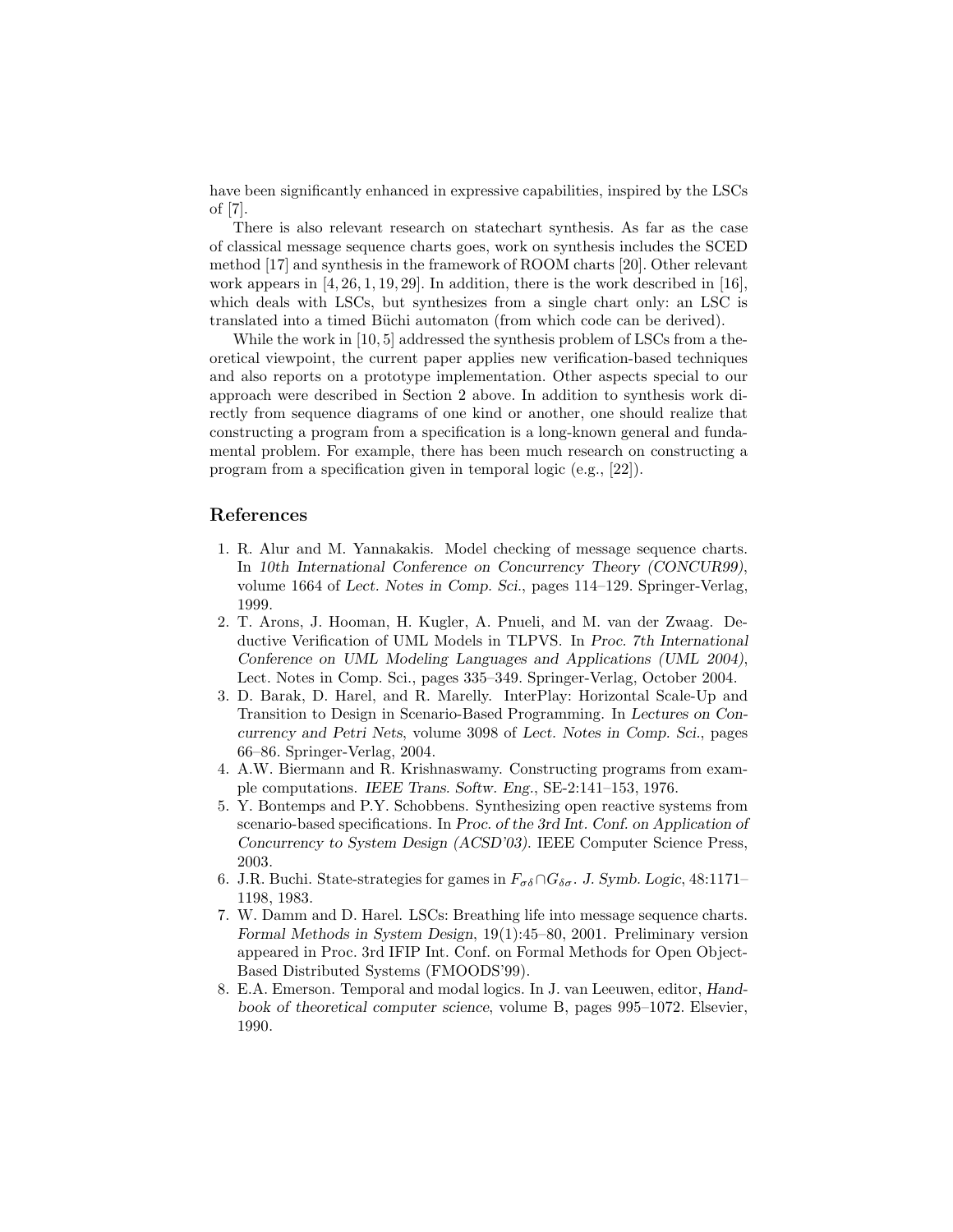- 9. J. Fisher, D. Harel, E.J.A. Hubbard, N. Piterman, M.J. Stern, and N. Swerdlin. Combining state-based and scenario-based approaches in modeling biological systems. In Proc. 2nd Int. Workshop on Computational Methods in Systems Biology (CMSB 2004), Lect. Notes in Comp. Sci. Springer-Verlag, 2004.
- 10. D. Harel and H. Kugler. Synthesizing state-based object systems from LSC specifications. Int. J. of Foundations of Computer Science (IJFCS)., 13(1):5– 51, Febuary 2002. (Also,Proc. Fifth Int. Conf. on Implementation and Application of Automata (CIAA 2000), July 2000, Lecture Notes in Computer Science, Springer-Verlag, 2000.).
- 11. D. Harel, H. Kugler, R. Marelly, and A. Pnueli. Smart play-out of behavioral requirements. In Proc. 4<sup>th</sup> Intl. Conference on Formal Methods in Computer-Aided Design (FMCAD'02), Portland, Oregon, volume 2517 of Lect. Notes in Comp. Sci., pages 378–398, 2002. Also available as Tech. Report MCS02-08, The Weizmann Institute of Science.
- 12. D. Harel, H. Kugler, and G. Weiss. Some Methodological Observations Resulting from Experience Using LSCs and the Play-In/Play-Out Approach. In Proc. Scenarios: Models, Algorithms and Tools, Lecture Notes in Computer Science. Springer-Verlag, 2005. To appear.
- 13. D. Harel and R. Marelly. Come, Let's Play: Scenario-Based Programming Using LSCs and the Play-Engine. Springer-Verlag, 2003.
- 14. D. Harel and R. Marelly. Specifying and Executing Behavioral Requirements: The Play In/Play-Out Approach. Software and System Modeling (SoSyM), 2(2):82–107, 2003.
- 15. Rhapsody. I-Logix, Inc., products web page. http://www.ilogix.com/products/.
- 16. J. Klose and H. Wittke. An automata based interpretation of live sequence chart. In Proc.  $7<sup>th</sup>$  Intl. Conference on Tools and Algorithms for the Construction and Analysis of Systems (TACAS'01), volume 2031 of Lect. Notes in Comp. Sci., Springer-Verlag, 2001.
- 17. K. Koskimies and E. Makinen. Automatic synthesis of state machines from trace diagrams. Software — Practice and Experience, 24(7):643–658, 1994.
- 18. K. Koskimies, T. Mannisto, T. Systa, and J. Tuomi. SCED: A Tool for Dynamic Modeling of Object Systems. Tech. Report A-1996-4, University of Tampere, July 1996.
- 19. I. Krüger, R. Grosu, P. Scholz, and M. Broy. From MSCs to Statecharts. In Proc. Int. Workshop on Distributed and Parallel Embedded Systems (DIPES'98), pages 61–71. Kluwer Academic Publishers, 1999.
- 20. S. Leue, L. Mehrmann, and M. Rezai. Synthesizing ROOM models from message sequence chart specifications. Tech. Report 98-06, University of Waterloo, April 1998.
- 21. ITU-TS Recommendation Z.120 (11/99): MSC 2000. ITU-TS, Geneva, 1999.
- 22. A. Pnueli and R. Rosner. On the synthesis of a reactive module. In Proc. 16th ACM Symp. Princ. of Prog. Lang., pages 179–190, 1989.
- 23. A. Pnueli and E. Shahar. A platform for combining deductive with algorithmic verification. In R. Alur and T. Henzinger, editors, R. Alur and